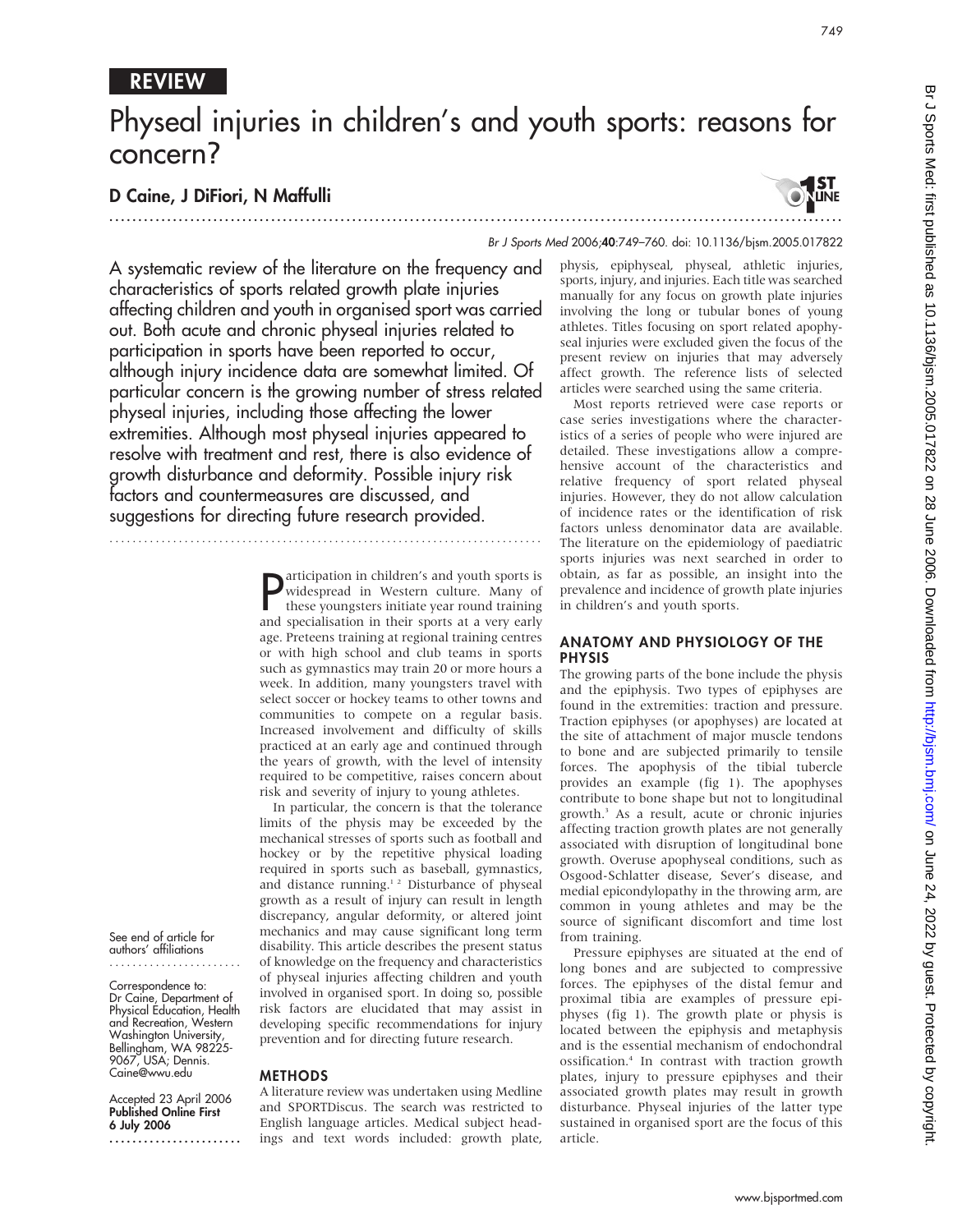

Figure 1 An illustration of the location of the physes and epiphyses of the distal femur and proximal tibia, and the tibial tubercle apophysis. Illustration by Kevin Short. From Caine.<sup>1</sup> Reprinted with permission from S Karger AG, Basel.

Briefly, as explained by Ogden,<sup>4</sup> in the zone of "growth", germinal cells are attached to the epiphysis and obtain their vascular supply from the epiphyseal artery. Longitudinal growth is accomplished by the proliferation of these cells. The zone of growth is the area of greatest concern with any fracture involving the growth plate, as damage to cells in this zone may have long term consequences for normal growth patterns.

The next functional area is the zone of cartilage ''maturation''. Increased extracellular matrix is formed in this zone, primarily between columns. The extracellular matrix exhibits cell mediated biomechanical changes, then calcifies. The cells align in vertical columns as they hypertrophy and are eventually replaced by osteoblasts. Fractures most commonly occur at the junction of calcified and uncalcified hypertrophic cells because it is structurally the weakest portion of the growth plate.4

In the zone of cartilage ''transformation'', the cartilaginous matrix is penetrated by metaphyseal vessels, which break down the transverse cartilaginous septa, allowing invasion of mature cell columns. The cartilage and the bone are remodelled, removed, and replaced by a more mature, secondary spongiosa, eventually containing no remnants of the cartilaginous precursor.<sup>4</sup>

#### SUSCEPTIBILITY TO INJURY

Physeal injuries may produce irreversible damage to the growing cells, resulting in growth disturbance. Growth plate cartilage is less resistant to stress than adult articular cartilage.<sup>5 6</sup> It is also less resistant than adjacent bone to shear and tension forces. Therefore, when disruptive forces are applied to an extremity, failure may occur through the physis. In addition, the physis may be 2–5 times weaker than the surrounding fibrous tissue.<sup>7</sup> For these reasons, injury mechanisms that in an adult may result in a complete tear of a ligament or in a joint dislocation may produce a separation of the growth plate in a child.

The susceptibility of the growth plate to injury appears to be especially pronounced during periods of rapid growth.<sup>4 5 8–17</sup> Research on the development of physeal cartilage in animals shows a decrease in physeal strength during pubescence.<sup>8</sup> The data on humans are consistent with these findings. $9-11$  An increase in the rate of growth is accompanied by structural changes that result in a thicker and more fragile plate.<sup>9 12</sup> In addition, bone mineralisation may lag behind bone linear growth during the pubescent growth spurt, rendering the bone temporarily more porous and more subject to injury.13 Studies of the incidence of physeal injuries in humans indicate an increased occurrence of fractures during pubescence,<sup>12-16</sup> with the peak fracture rate probably occurring at the time of peak height velocity.<sup>13</sup>

It has been proposed that the growth spurt may also increase susceptibility to growth plate injury by causing an increase in muscle-tendon tightness about the joints and an accompanying loss of flexibility.<sup>18</sup> However, this concept is controversial.19 Longitudinal growth occurs initially in the long bones of the extremities, and the muscle-tendon units elongate in response to this change. This may create a temporary disparity between muscle-tendon and bone lengths. If an excessive muscular stress is applied, a muscle-tendon imbalance is produced that may predispose to injury.20 Because the joint, and in particular the growth cartilage, is the weak link in this assembly, it is believed that the risk of injury may be increased at this site during the growth spurt.<sup>18</sup> However, Feldman et  $al^{19}$  have questioned whether a reduction in flexibility occurs during the adolescent growth spurt.

#### ACUTE PHYSEAL INJURY

Although more elaborate classification systems for describing acute physeal injuries are available, $4$  the system most widely



Figure 2 An illustration of the types of growth plate injury as classified by Salter and Harris.<sup>21</sup> Illustration by Kevin Short. From Caine.<sup>1</sup> Reprinted with permission from S Karger AG, Basel.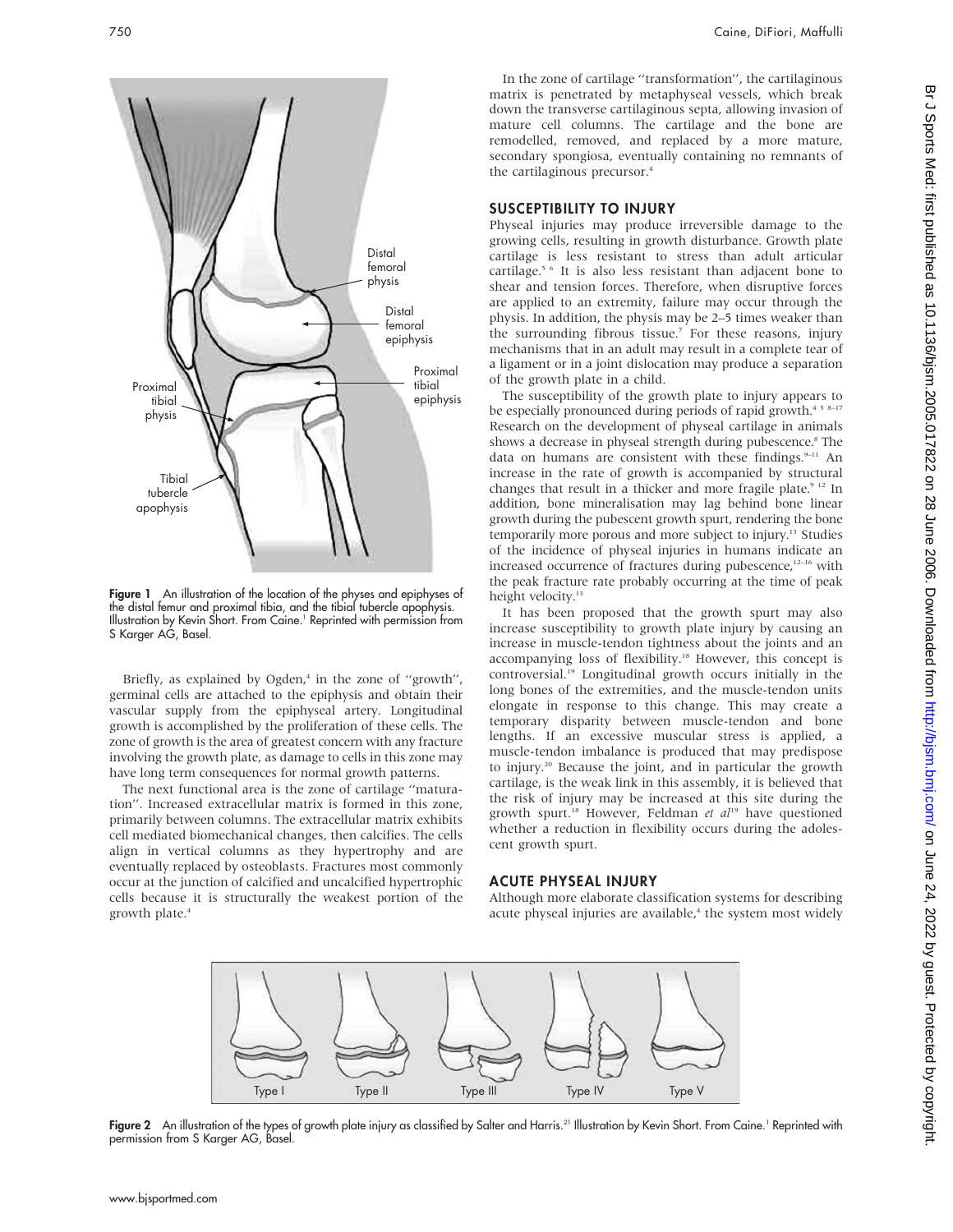

Figure 3 A radiographic illustration of a Salter-Harris type II supracondylar fracture of the humerus in a 9 year old male gymnast who fell badly after a vault.

used was developed by Salter and Harris.<sup>21</sup> Figure 2 shows the different types of injury in this classification. Type I injuries show a complete separation of the epiphysis from the metaphysis without any bone fracture. The germinal cells of the growth plate remain with the epiphysis, and the calcified layer remains with the metaphysis. In type II, the most common physeal injuries, the line of separation extends along the growth plate, then out through a portion of the metaphysis, producing a triangular shaped metaphyseal fragment sometimes referred to as the Thurston Holland sign. Type III, which is intra-articular, extends from the joint surface to the weak zone of the growth plate and then extends along the plate to its periphery. In type IV, often involving the distal humerus, a fracture extends from the joint surface through the epiphysis, across the full thickness of the growth plate and through a portion of the metaphysis, thereby producing a complete split. In type V, a relatively uncommon injury, there is a compression of the growth plate, thereby extinguishing further growth.

Prognosis for types I and II fractures is good if the germinal cells remain with the epiphysis, and circulation is unchanged. However, these injury types are not as innocuous as originally believed, and can be associated with risk of growth impairment.4 16 22–28 Figure 3 provides a radiographic depiction of a Salter-Harris type II injury in a young male gymnast. Type III injuries have a good prognosis if the blood supply in the separated portion of the epiphysis is still intact and if the fracture is not displaced. Surgery is sometimes necessary to restore the joint surface to normal. In type IV injuries, surgery is needed to restore the joint surface to normal and to perfectly align the growth plate. Type IV injuries have a poor prognosis unless the growth plate is completely and accurately realigned.

Studies of more than 200 specimens of simultaneously occurring physeal fractures in children (usually from traumatic amputation) and skeletally immature zoo animals indicate that the typical physeal fracture occurs within the hypertrophic zone.<sup>4</sup> The most common level was the junction of calcified and

uncalcified hypertrophic cells. However, variation in fracture propagation may occur that relates to extent of physical maturity, the amount of force applied, rates of loading, and particularly the application of forces.<sup>4 8 29 30</sup> In addition to the variable undulation of the fracture plane in physeal injuries, an important finding is microdisruption in the germinal zone that is separate from the main cleavage plane.<sup>4</sup>

Approximately 15% of all fractures in children involve the physis.4 31 Acute growth plate injuries such as those incurred by falling off bicycles, skateboards, playground equipment, out of trees, and so forth, are common to many childhood misadventures. In one large population based study of growth plate injuries, the largest single group of physeal fractures occurred as a result of a fall, usually while running or playing around furniture or playground equipment.<sup>14</sup> Competitive sports—for example, hockey, football, baseball—accounted for 33.5% and recreational activities biking, skateboarding, skiing—for 21.7% of physeal injuries in this study. In several studies, organised sports accounted for more physeal injuries than recreational activities.11 14 16 25 32 33 American football is the sport most often connected with acute physeal fractures; however, most other sports are also represented.<sup>14 16 25 27</sup> Motor vehicle accidents, including motorcycles and all-terrain vehicles, also account for a significant number of especially severe physeal injuries.

Reports on acute physeal conditions affecting young athletes are abundant and arise primarily from case reports and case series data involving mostly male athletes (table 1).34–66 These injuries were incurred in a variety of sports, although football is the sport most often reported. Injury outcome was generally good with growth disturbance reported in only eight of 50 cases; however, the length of follow up was brief or not reported in some cases. Most of the athletes were advanced in age (13–17 years), limiting the amount of growth disturbance possible.

Table 2 summarises case series reporting growth plate fractures.11 14 16 22 24 25 27 32 33 67–74 With the exception of two studies that reported on only sport related physeal injuries,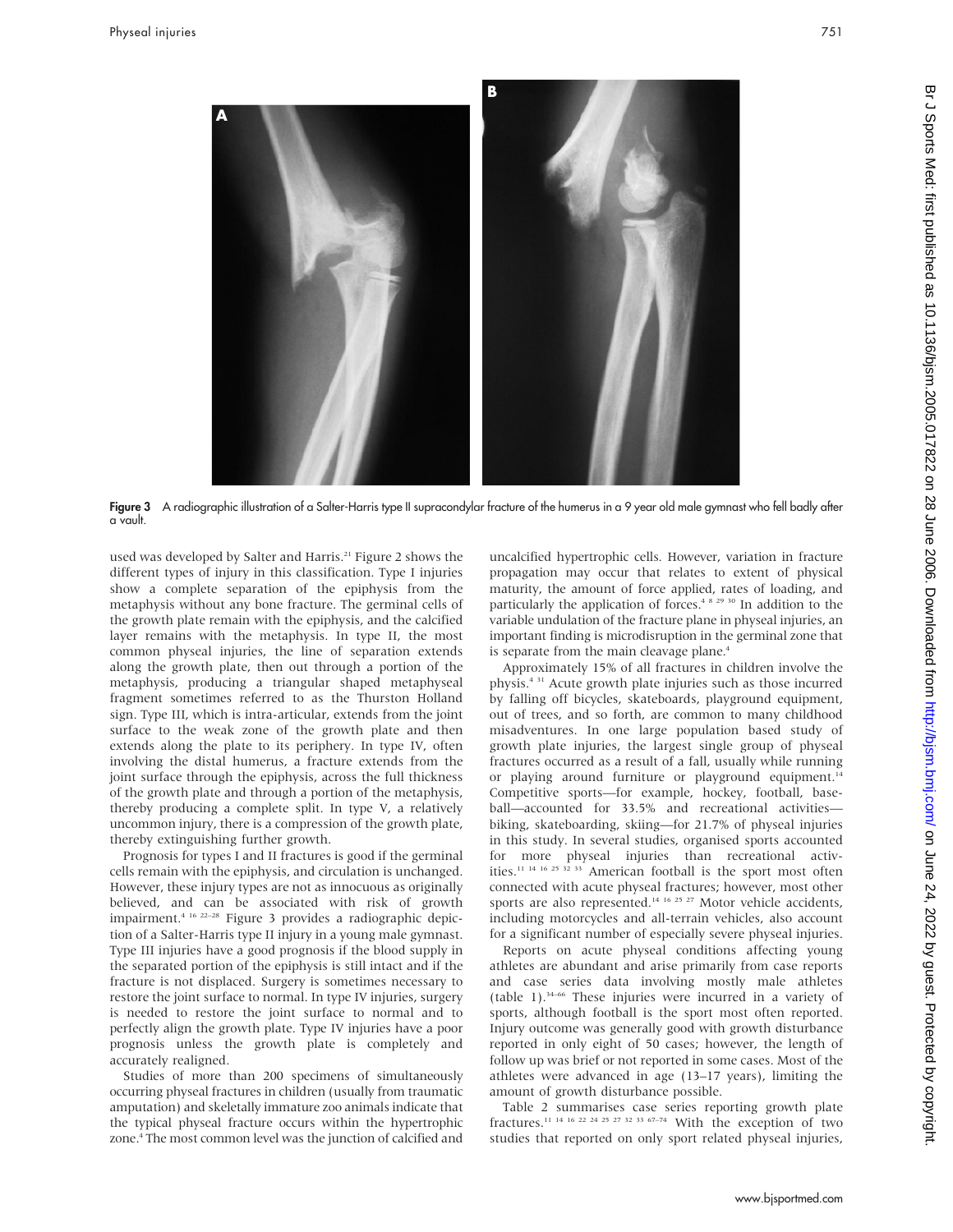| Study                                        | No of<br>cases | Age<br>(years) | <b>Injury</b><br>location                       | Salter-Harris<br>injury type | Sport                      | Outcome                                                                                                                  |
|----------------------------------------------|----------------|----------------|-------------------------------------------------|------------------------------|----------------------------|--------------------------------------------------------------------------------------------------------------------------|
| Rogers <sup>34</sup><br>Rovere <sup>35</sup> | 1 M<br>1M      | 12             | Distal femur<br>Distal femur                    | ı                            | Football<br>Football       | Follow up not reported;                                                                                                  |
| Ryan <sup>36</sup>                           | 5 M            | $14 - 16$      | Distal radius                                   | $\mathsf{I}$                 |                            | "satisfactory"                                                                                                           |
| Simpson <sup>37</sup>                        | 3 M            | $15 - 17$      | Distal femur                                    | ı                            | Weight lifting<br>Football | Follow up 5–27 months;<br>"significant leg length                                                                        |
| Gumbs <sup>38</sup>                          | 2 M            | 12, 14         | Distal radius and<br>ulna                       | $\mathbf{II}$                | Weight lifting             | discrepancy in one case"<br>Follow up time not reported;<br>"healing was uneventful"                                     |
| Collins <sup>39</sup>                        | 1 M            | 10             | Distal tibia                                    | $\parallel$                  | Soccer                     | Follow up 4 months; no growth<br>disturbance evident                                                                     |
| Lemire <sup>40</sup>                         | 1 M            | 15             | Medial clavicle                                 | ı.                           | Hockey                     | Follow up 1 year; "return to<br>normal activity without problems"                                                        |
| Hernandez <sup>41</sup>                      | 1 M            | 11             | Distal radius                                   | $\mathbf{II}$                | Basketball                 | Follow up 8 years; premature<br>closure                                                                                  |
| Jenkins <sup>42</sup>                        | 1 M            | 13             | <b>Bilateral distal</b><br>radius; distal tibia | $\mathbf{II}$                | Football                   | Follow up not reported                                                                                                   |
| Abrams <sup>43</sup>                         | 1 F            | 15             | Proximal fibula                                 | III                          | Gymnastics                 | Follow up 7 weeks; "progressive<br>healing"                                                                              |
| Spinella <sup>44</sup>                       | 1 F            | 15             | Distal tibia                                    | Ш                            | Figure skating             | Follow up 3 years; no growth<br>disturbance                                                                              |
|                                              | 1 M            | 14             | Distal tibia                                    | III                          | Football                   | Follow up 1 year; "uneventful"                                                                                           |
| Weiss <sup>45</sup>                          | 1 M            | 16             | Distal radius                                   | L                            | Weight lifting             | Follow up not reported                                                                                                   |
| Thomas <sup>46</sup>                         | 1 M            | 13             | Distal tibia                                    | $\mathsf{IV}$                | Football                   | Follow up 6 months; "some early<br>closure of the physis was evident<br>on comparison studies"                           |
| $Keret^{47}$                                 | 1 M            | 13             | Proximal tibia                                  | V                            | Football                   | Follow up 2 years; premature<br>closure; also associated<br>premature partial closure of the<br>distal femoral physis    |
| Bak <sup>48</sup>                            | 1 M            | 14             | Proximal tibia                                  | Ш                            | Gymnastics                 | Follow up 9 months; premature<br>closure                                                                                 |
| Meyers <sup>49</sup>                         | 1 M            | 15             | Distal femur                                    | Ш                            | Football                   | Follow up 1 year; normal<br>anatomical alignment and equal                                                               |
| Hartley <sup>50</sup>                        | 1 M            | 15             | Proximal tibia                                  | IV                           | Soccer                     | leg lengths<br>Follow up 4 months                                                                                        |
| $\mathsf{Toto}^{\mathsf{51}}$                | 1 M            | 17             | Distal fibula                                   | L                            | Baseball                   | Follow up not reported                                                                                                   |
| Banks <sup>52</sup>                          | 2 M            | 16, 17         | Proximal tibia                                  | $\mathbf{II}$                | basketball                 | Follow up 3 months $-$ 2 years; no<br>growth disturbance in the boy                                                      |
| Decoster <sup>53</sup>                       | 1 M            | 14             | Distal femur                                    | Ш                            | Football                   | followed for 2 years<br>Follow up 1 year; "significant<br>growth discrepancy unlikely<br>because he was so near skeletal |
| Valverde <sup>54</sup>                       | 1 M            | 13             | Distal radius                                   | V                            | Football                   | maturity"<br>Follow up 21 months; premature<br>closure                                                                   |
| Goldberg <sup>55</sup>                       | 1 M            | 11             | Distal femur                                    | Ш                            | Football                   | Follow up 2 years; non-union                                                                                             |
| Beck <sup>56</sup>                           | 1 M            | 18             | Proximal tibia                                  |                              |                            | Premature closure of the lateral<br>part of the proximal tibia<br>subsequent to a sports injury at                       |
| Brone & Wroble <sup>57</sup>                 | 3 M            | $14 - 16$      | Distal femur                                    | Ш                            | Football                   | age 6<br>Follow up 2-3 years; no limb<br>length discrepancy or limb                                                      |
| Veenema <sup>58</sup>                        | 2 M            | 15             | Distal femur                                    | Ш                            | Football                   | deformity<br>Follow up 4 months; "no evidence<br>of limb length discrepancy or                                           |
| Mudgal <sup>59</sup>                         | 1 M            | 16             | Proximal tibia                                  | $\mathsf{I}$                 | Basketball                 | angular deformity''<br>Follow up 6 months; "no evidence<br>of limb length discrepancy or                                 |
| Shinro <sup>60</sup>                         | 1 M            | 13             | Proximal tibia                                  | $II$ (right) $I$ (left)      | Basketball                 | angular deformity"<br>Follow up 5.5 years; "no<br>deformities or differences in leg                                      |
| Maffulli <sup>61</sup>                       | 2 M            | 11, 14         | Proximal phalanx of III<br>the hallux           |                              | Judo, soccer               | length were observed"<br>Follow up 3-4 years; "no<br>evidence of growth disturbance or                                   |
| Ozer <sup>62</sup>                           | 1 M            | 17             | Proximal tibia                                  | III                          | Basketball                 | osteoarthritis"<br>Follow up 4 months                                                                                    |
| Whan <sup>63</sup>                           | 1 M            | 16             | Proximal tibia                                  |                              | Gymnastics                 |                                                                                                                          |
| Egun <sup>64</sup>                           | 1 M            | 16             | Proximal tibial                                 |                              | Basketball                 | Follow up 27 months; "no<br>angular deformity"                                                                           |
| Goga & Gongal <sup>65</sup>                  | 3M             |                | Distal femur                                    | Ш                            | Soccer                     |                                                                                                                          |
|                                              | 1 M            |                | Proximal tibia                                  | Ш                            | Soccer                     |                                                                                                                          |
|                                              | 1 M            |                | Distal tibia                                    | $\parallel$                  | Soccer                     |                                                                                                                          |
| Samsoni <sup>66</sup>                        | 1 F            | 14             | Distal femur                                    | $\mathbf{II}$                | Cricket                    | Follow up 6 months; "early<br>indication of growth arrest on the<br>medial side"                                         |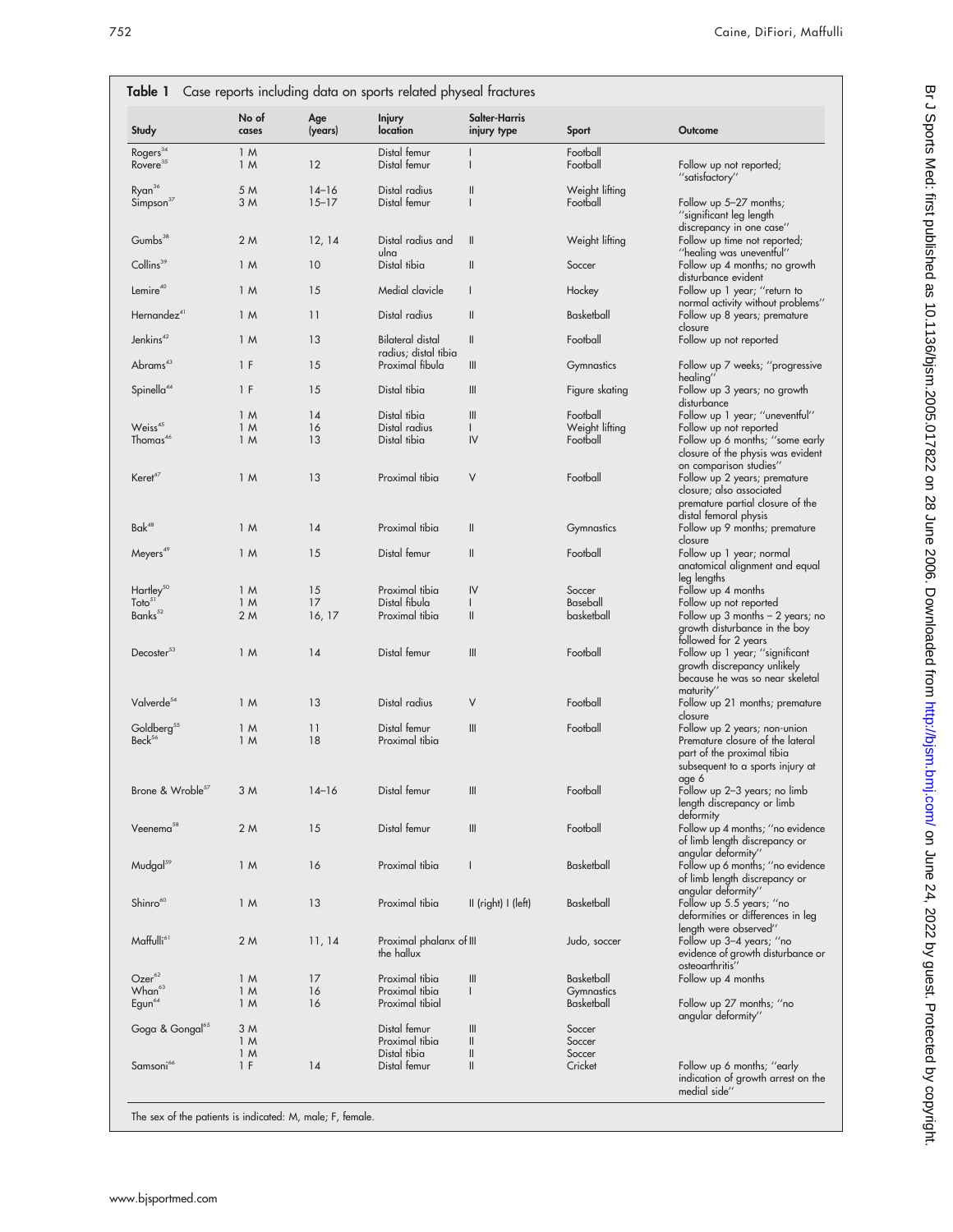| Study                        | Total no<br>of growth<br>plate<br>fractures | Location        | No of growth<br>plate fractures<br>associated with<br>organised sports | No of sports related<br>growth plate<br>fractures associated<br>with growth<br>disturbance |
|------------------------------|---------------------------------------------|-----------------|------------------------------------------------------------------------|--------------------------------------------------------------------------------------------|
| Larson <sup>67</sup>         | 84                                          | All             | 59 (70)                                                                |                                                                                            |
| Stephens <sup>68</sup>       | 20                                          | Distal femur    | 7(35)                                                                  | 5(71)                                                                                      |
| Criswell <sup>69</sup>       |                                             | Distal femur    | 15 (100)                                                               | 3(20)                                                                                      |
| McManama <sup>70</sup>       | 135                                         | All             | 35(26)                                                                 | 13 (37)                                                                                    |
| Lombardo <sup>27</sup>       | 34                                          | Distal femur    | 4 (12)                                                                 | 3(75)                                                                                      |
| Goldberg <sup>25</sup>       | 53                                          | Distal tibia    | 19(33)                                                                 | 5(26)                                                                                      |
| Burkhard <sup>24</sup>       | 28                                          | Distal tibia    | 8(28)                                                                  | 2(25)                                                                                      |
| Benton <sup>16</sup>         | 203                                         | All             | 79 (39)                                                                | 4(5)                                                                                       |
| Speer <sup>11</sup>          | 134                                         | All             | 29 (22)                                                                |                                                                                            |
| $\text{Cass}^{71}$           | 18                                          | Distal tibia    | 1(6)                                                                   | 0(0)                                                                                       |
| Krueger-Franke <sup>33</sup> |                                             | Lower extremity | 85 (100)                                                               | 9(11)                                                                                      |
| Lalonde <sup>72</sup>        | 12                                          | Distal tibia    | 3(25)                                                                  | 1(33)                                                                                      |
| Peterson <sup>14</sup>       | 951                                         | All             | 327 (34)                                                               |                                                                                            |
| Fischer <sup>32</sup>        | 378                                         | Hand            | 129 (34)                                                               |                                                                                            |
| Rhemrev <sup>73</sup>        | 6                                           | Proximal tibia  | 1(17)                                                                  | 0(0)                                                                                       |
| Barmeda <sup>22</sup>        | 92                                          | Distal tibia    | 22(24)                                                                 |                                                                                            |
| Nenopaulos $^{74}$           | 9                                           | Distal tibia    | 3(33)                                                                  | 0(0)                                                                                       |

the studies reviewed reveal a wide range in the proportion of fractures associated with organised sports (5.6–72.8%), and a wide range that were associated with growth disturbance (0– 75%).

Most cohort studies reporting on the nature and incidence of paediatric sports injuries describe the frequency of fractures without specifying the frequency or severity of physeal fractures.75 76 There is also rarely any follow up to indicate the outcome of physeal injuries. Table 3 provides a summary of cohort studies that do provide information on the frequency of physeal fractures in several sports.<sup>77-89</sup> Perusal of these reports reveals that 1–30% of paediatric sports injuries are acute physeal injuries. Of concern in these reports is the finding that sprains were common injuries and that not all injuries were seen by a doctor. As discussed above, an injury that would cause a sprain in an adult can be a potentially serious growth plate injury in a child.

#### CHRONIC PHYSEAL INJURY

An accumulating number of clinical reports indicate that sport training, if of sufficient duration and intensity, may precipitate pathological changes of the growth plate and, in extreme cases, produce growth disturbance. This injury appears to occur through repetitive loading, which alters metaphyseal perfusion and in so doing interferes with the mineralisation of the hypertrophied chondrocytes, which typically occurs in the zone of provisional calcification.<sup>4</sup> The hypertrophic zone continues to widen because of constant growth in the germinal and proliferative zones,<sup>4</sup> as shown experimentally by Jaramillo et al.<sup>90</sup> MRI findings of distal radial physeal injury reported in Chinese acrobats and young competitive gymnasts<sup>91 92</sup> resemble the experimentally induced injuries described by Jaramillo et al.<sup>90</sup>

Briefly, as explained by Ogden,<sup>4</sup> the widening of the growth plate within the hypertrophic zone is usually temporary, as the resting and dividing cellular layers of the growth plate, and the attendant epiphyseal and metaphyseal blood supplies, are essentially undisturbed. However, in some situations, this ischaemic condition may lead to osseous necrosis and deformity within the developing ossification centre and to growth irregularities in the physis. These changes may be localised and cause asymmetric growth, or they may involve the entire physis and result in an overall slowdown of the rate of growth or even complete cessation of growth. In either case, premature closure of some or all of the physis may occur.<sup>4</sup>

Baseball pitchers were perhaps the first young athletes recognised to present with stress related injury of the physis.93 Table 4 shows studies reporting stress changes or stress fracture of the proximal humeral physis in young baseball pitchers.93–104 Often associated with persistent pain in the throwing arm, stress changes of the proximal humeral

|                            |               |                 |                 | No of        | No of    |                    |
|----------------------------|---------------|-----------------|-----------------|--------------|----------|--------------------|
| Study                      | Design        | <b>Duration</b> | Sample          | participants | injuries | % physeal injuries |
| Roser <sup>77</sup>        | Prospective   | season          | Football        | 2048         | 48       | 3                  |
| Chambers <sup>78*</sup>    | Prospective   | l year          | Six sports      | 2803         | 20       | 30                 |
| Zaricznyj <sup>79</sup>    | Prospective   | l year          | All sports      | 25 512       | 1495     |                    |
| Goldberg <sup>80</sup>     | Prospective   | season          | Football        | 436          | 67       | 3                  |
| Tursz <sup>81*</sup>       | Prospective   | l year          | All sports      | 62 800       | 789      | 10                 |
| Goldberg <sup>82</sup>     | Prospective   | season          | Football        | 5128         | 257      | 5                  |
| Caine <sup>83</sup> t      | Prospective   | l year          | <b>Gymnasts</b> | 50           | 147      | 6.8                |
| Risser <sup>84</sup>       | Prospective   | l year          | Weight training | 217          | 27       | 7.4                |
| Andreasen <sup>85</sup>    | Prospective   | 1 tournament    | Soccer          | 12 907       | 132      | 6                  |
| Linder <sup>86</sup>       | Prospective   | 2 seasons       | Football        | 340          | 55       | 9.1                |
| $K$ olt $87$ <sup>87</sup> | Retrospective | 1 year          | Gymnastics      | 162          | 321      | 11.5               |
| Kolt <sup>88</sup> t       | Prospective   | 18 months       | Gymnastics      | 64           | 349      | 12.3               |
| Stuart <sup>89</sup>       | Prospective   | season          | Football        | 915          | 55       | 7                  |

-Includes acute and overuse physeal injuries.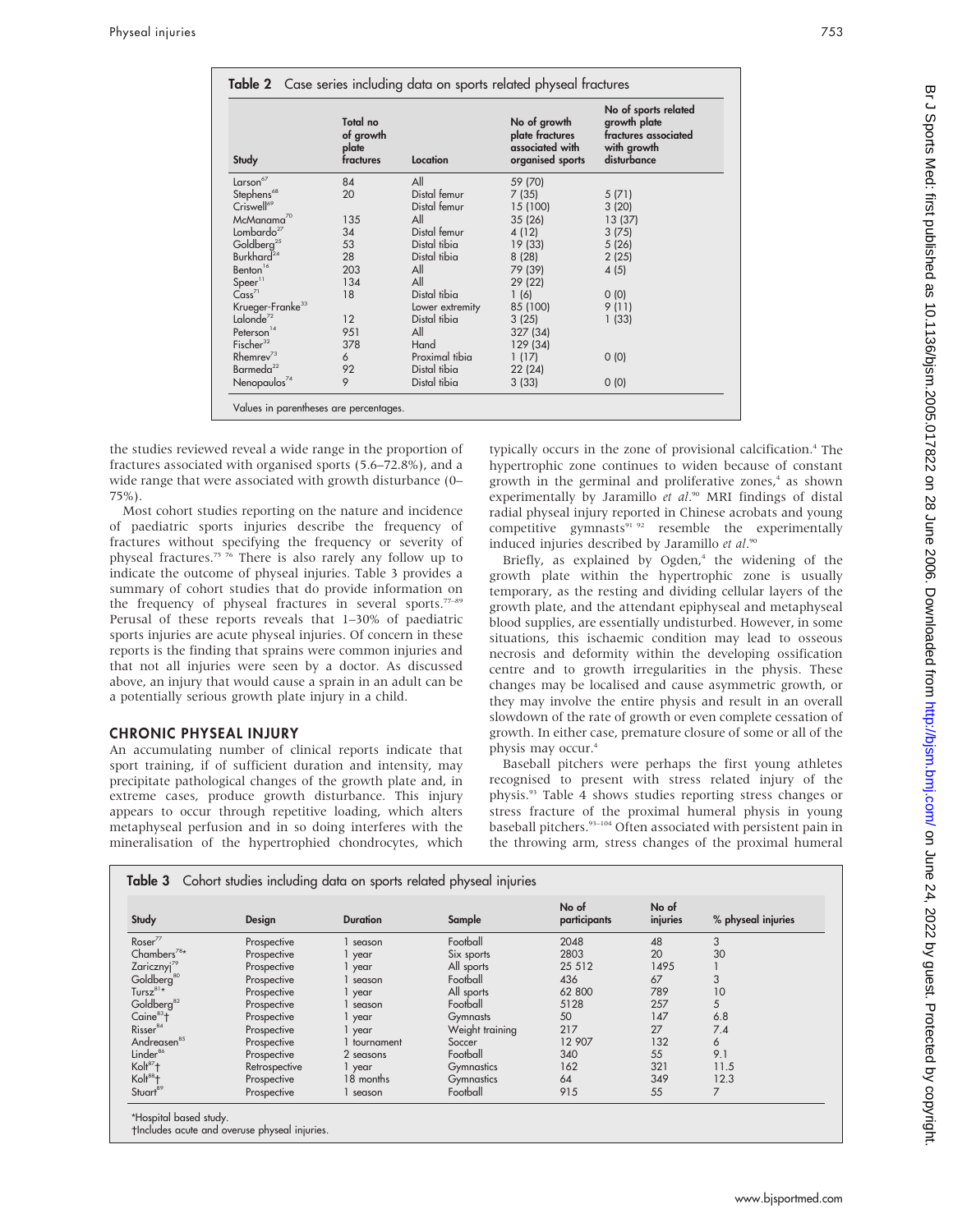| Study                   | No of<br>subjects | Age<br>range | Radiographic changes involving the proximal humeral physis                                                        |
|-------------------------|-------------------|--------------|-------------------------------------------------------------------------------------------------------------------|
| Dotter <sup>93</sup>    |                   | 12           | Physeal widening, adjacent osteoporosis                                                                           |
| Adams <sup>94</sup>     | 5                 | $13 - 15$    | Accelerated growth and physeal widening, demineralisation,<br>and apparent fragmentation without aseptic necrosis |
| Torg $^{95}$            |                   | 12           | Physeal widening                                                                                                  |
| Cahill <sup>96</sup>    |                   |              | Physeal widening with metaphyseal bone separation                                                                 |
| Tullos <sup>97</sup>    |                   | 12           | Osteochondritis with abundant callus formation                                                                    |
| Lipscomb <sup>98</sup>  | 3                 |              |                                                                                                                   |
| Hansen <sup>99</sup>    |                   | 14           | Physeal widening                                                                                                  |
| Barnett <sup>100</sup>  |                   |              |                                                                                                                   |
| Albert <sup>101</sup>   |                   |              | Physeal widening                                                                                                  |
| Carson <sup>102</sup>   | 23                | $11 - 16$    | Radiographic widening of the proximal humeral growth plate                                                        |
| Ricci <sup>103</sup>    |                   |              | Physeal widening                                                                                                  |
| Flemming <sup>104</sup> |                   | 12           | Physeal widening                                                                                                  |

growth plate, or ''Little league shoulder'', represent sequelae of repetitive traction and rotational forces across the epiphysis and growth plate.<sup>99</sup> In most cases, subjects improved with rest and were able to return to baseball, albeit in some cases to a position other than as pitcher. In one instance there was premature closure of the proximal humeral physis.<sup>102</sup>

Similar cases of stress related proximal humeral physeal widening (Salter-Harris type 1 fractures) have been reported in other young athletes involved in overhead sports including: cricket,<sup>105</sup> gymnastics,<sup>106</sup> badminton,<sup>107</sup> and swimming and volleyball.<sup>108</sup> Johnson and Houchin<sup>108</sup> suggest that this condition may be more appropriately termed ''adolescent athlete's shoulder.'' Chronic physeal injuries affecting the distal humerus and proximal radius of young baseball players are also documented.<sup>109 110</sup> Stress related physeal fractures of the middle phalanx of the finger have also recently been reported in young sport climbers.<sup>111</sup>

Table 5 summarises case data on stress related lower extremity physeal injuries involving paediatric athlete participants representing a variety of sports and activities.<sup>112-121</sup> In these cases, diagnosis of physeal stress fracture was based on widening of the physis and irregularity of the metaphyseal line or fragmentation or separation of the metaphysis. Symptoms arose primarily from running related activities, including long distance running. Most subjects improved with rest and were able to return to their sport. However, in one case<sup>119</sup> there was a premature closure of the right proximal tibial growth plate, and in another,<sup>121</sup> bilateral varus deformity of the knees. In the latter case, the subject was non-compliant and continued vigorous tennis training despite physician prescription for rest.

| Study                           | No of<br>subjects | Age<br>(years) | <b>Activity</b>                                                                | Radiographic changes                                                                                                                                                               |
|---------------------------------|-------------------|----------------|--------------------------------------------------------------------------------|------------------------------------------------------------------------------------------------------------------------------------------------------------------------------------|
| Cahill <sup>112</sup>           | 1 M               | 15.5           | Long distance running                                                          | Widening of proximal tibial growth<br>plate with metaphyseal bone<br>separation                                                                                                    |
| Percy <sup>113</sup>            | 1M                | 16             | Long distance running                                                          | Widening of first metatarsal growth<br>plate with metaphyseal separation                                                                                                           |
| Godshall <sup>114</sup>         | 2M                | 14.5           | Running during basketball<br>or football training                              | Widening and a loss of normal<br>architecture of the distal femoral<br>growth plate                                                                                                |
| Weber <sup>115</sup>            | 1M                | 15             | Tennis                                                                         | Widening of the distal femoral<br>growth plate with metaphyseal bone<br>separation                                                                                                 |
| Liebling <sup>116</sup>         | 1 M               | 13             | <b>Baseball (catcher)</b>                                                      | Physeal widening and metaphyseal<br>irregularity in parts of the proximal<br>tibias and distal parts of the femurs                                                                 |
| $W$ all <sup>117</sup>          | 1 F               | 11             | Gymnastics                                                                     | Knee MRI revealed severe widening<br>of the proximal tibial growth plate                                                                                                           |
| Wall <sup>118</sup>             | 18 M/F            | 11.3           | Soccer, baseball, football                                                     | Mild growth plate widening in two<br>cases, although all subjects had<br>chronic ankle pain and tenderness to<br>palpation localised to the distal<br>tibial/fibular growth plates |
| Sato <sup>119</sup>             | 1 F               | 13             | Basketball                                                                     | Premature closure of the lateral side<br>of the right proximal tibial growth<br>plate                                                                                              |
| Nanni <sup>120</sup>            | 1 M               | 15             | Rugby ball kicking                                                             | Wide separation of the proximal<br>tibial epiphysis, asymmetrically<br>affecting the medial side more than<br>the lateral side                                                     |
| L <sub>qor</sub> <sup>121</sup> | $6$ ( $3M; 3F$ )  | 12.3           | Basketball, football place<br>kicking, gymnastics, tennis,<br>soccer, football | MRI findings showing widening of<br>the distal femoral and/or proximal<br>tibial growth plates                                                                                     |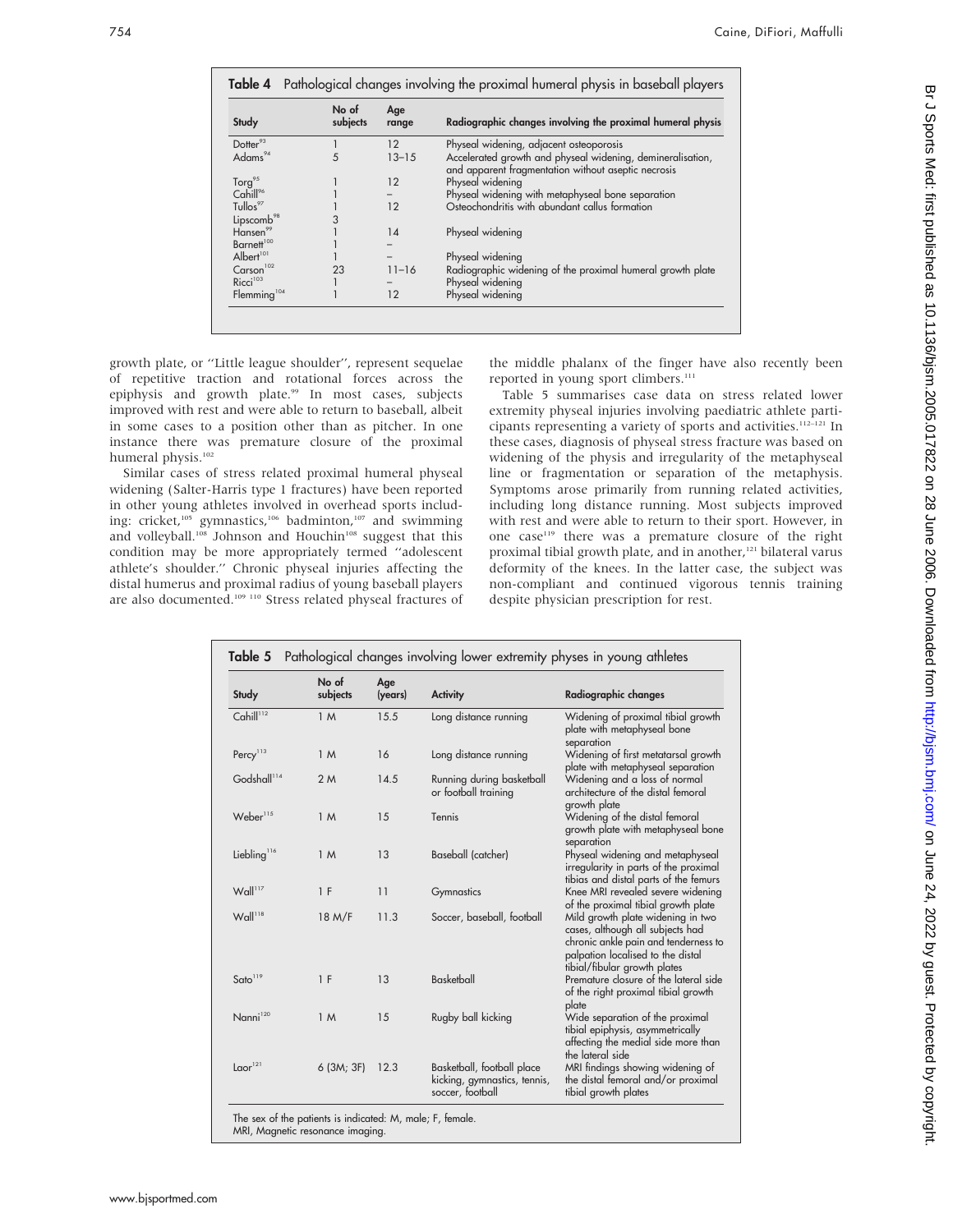

Figure 4 Fifteen year old male football place kicker. (A) Frontal radiograph and (B) magnetic resonance image of right knee showing physeal widening of lateral aspect of distal femoral physis (arrow). (C) Frontal radiograph obtained three months after immobilisation showing near complete resolution of physeal widening. From Laor *et al.*<sup>121</sup> Reprinted with permission from the A*merican Journal of Roentgenology*.

Notably, in one case, a stress reaction of the proximal tibial growth plate developed in response to extreme repetitive rotational and pressures forces on the epiphysis associated with the practice of rugby place kicking.<sup>120</sup> The mechanism of injury is believed to be similar to that seen from overuse in the proximal humeral epiphysis of throwing athletes.<sup>120</sup> In a second, similar case,<sup>121</sup> stress injury of the distal femoral physis developed in a football place kicker (fig 4). Clinical resolution of symptoms in this case occurred in 23 days.

The most commonly reported physeal stress injuries have been those affecting the distal radial physes of young gymnasts.91 122–137 Most reports describe distal radius stress

reaction with a radiographically widened and irregular physis, especially on the metaphyseal side. However, Read<sup>122</sup> reported stress fractures of the epiphysis and metaphysis in the distal radii of young female gymnasts. Table 6 summarises case data on stress related physeal injuries involving the distal radius of gymnasts.

Figure 5 shows an illustration of the stress injured distal radial physis of a gymnast. In the studies reviewed (table 6), almost all patients with stress related injury affecting the distal radius recovered with rest, and did not experience premature physeal closure or abnormal growth. However, there are four subsequent reports of distal radius physeal

| Study                                               | No of<br>subjects | Age<br>(years) | Competitive<br>level | <b>Results</b>                                                                                                                                        |
|-----------------------------------------------------|-------------------|----------------|----------------------|-------------------------------------------------------------------------------------------------------------------------------------------------------|
| Read <sup>122</sup>                                 | 3F                | 13.7           |                      | Stress fractures involving the epiphysis and metaphysis of the distal<br>radius                                                                       |
| $\text{Roy}^{123}$                                  | 10F<br>1M         | 12.2<br>12     | II, I, elite         | Stress changes, possibly stress fractures of the distal radial growth plate                                                                           |
| Fliegel <sup>124</sup>                              | 1 F<br>1M         | 14<br>14       |                      | Stress induced widening of the distal radial growth plate                                                                                             |
| Vender <sup>125</sup>                               |                   | 17             |                      | Premature bilateral closure of the ulnar side of the distal radial growth<br>plate leading to a Madelung-like deformity                               |
| Carter <sup>126</sup>                               | 4F                | 14             | National, club       | Salter type I stress fractures of the distal radial growth plate due to<br>chronic repetitive force                                                   |
|                                                     | 17 M              | 13.5           |                      |                                                                                                                                                       |
| Yong-Hing <sup>127</sup><br>Albanese <sup>128</sup> | 1 M               | 13             | National             | Stress related widening of the growth plates of the distal radius and ulna                                                                            |
|                                                     | 3F                | 13.3           |                      | Chronic overuse leading to premature growth plate closure, resulting in<br>shortening of radius and alterations in the distal radioulnar articulation |
|                                                     | 1 F               | 12             | Elite                | Bilateral widening of the distal radial growth plate                                                                                                  |
| Ruggles <sup>129</sup>                              | 1 F               | 13             |                      | Widening and irregularities of the distal radial growth plate and flaring<br>of the distal radial metaphysis with spurring along its palmar aspect    |
| Frizzell <sup>131</sup>                             | 1 M               | 14             |                      | Stress changes of the distal radial physis                                                                                                            |
| Carek <sup>132</sup>                                | 1 F               | 14             |                      | Stress fracture (epiphysiolysis) of the distal radial growth plate                                                                                    |
| Nattiv <sup>133</sup>                               | 1 F               | —              |                      | Repetitive injury to the distal radial physis leading to hindered radial<br>growth                                                                    |
| Liebling <sup>116</sup>                             | 1 M               | 13             | Club level           | MRI findings showing widening of the distal radial growth plate and<br>irregularity of the bordering metaphysis bilaterally                           |
| DiFiori <sup>91</sup>                               | 1 F               | 10.5           | Club level           | Bilateral stress injury to the distal radial growth plates                                                                                            |
| Howe <sup>134</sup>                                 | 1 F               | 14             | Club level           | Premature closure of the right distal radial epiphysis                                                                                                |
| Bak <sup>135</sup>                                  | 1 F               | 14             |                      | Radiovolar opening of the distal radial physis and premature closure of<br>the ulnar part of the distal radial physis                                 |
| Brooks <sup>136</sup>                               | 1 F               | 21             |                      | Traumatic physeal arrest resulting in Madelung deformity                                                                                              |

MRI, Magnetic resonance imaging.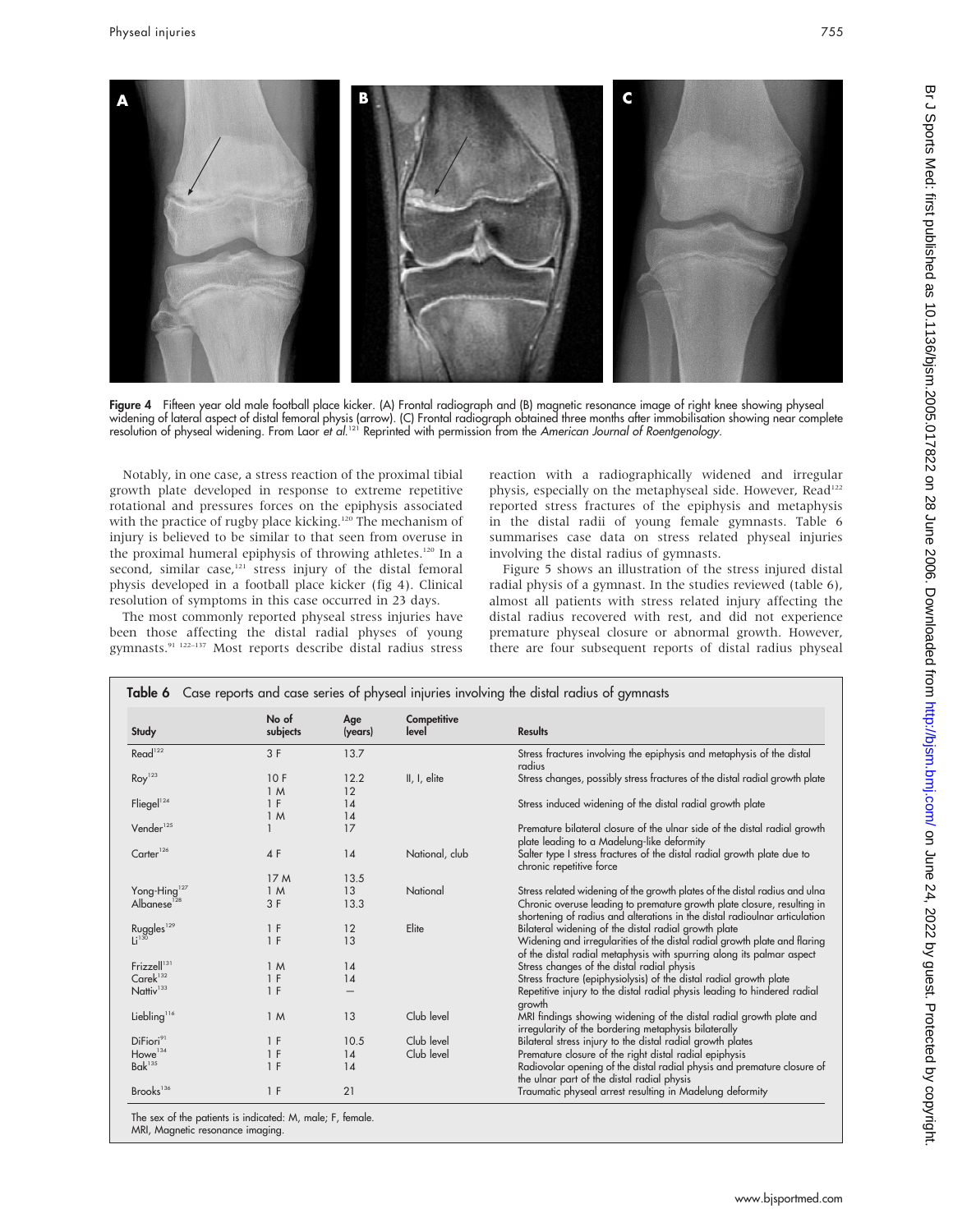

Figure 5 Radiograph (A) and line drawing (B) of the wrist in a symptomatic young female gymnast with findings of widening of the distal radial physis, breaking of the epiphysis, and cystic changes and irregularity of the metaphyseal margin. From Roy *et al.* 123 Reprinted with permission from The American Orthopedic Society for Sports Medicine.

arrest in skeletally immature female gymnasts.128 133–137 Evidence of premature growth arrest in these reports was provided by repeated roentgenographic evaluations, which revealed discrepancies in radiographic status of the growth plates in the involved and uninvolved bones and extremities. Figure 6 shows an illustration of partial closure of the right distal radial physis in a 14 year old female gymnast.<sup>134 137</sup>

There are also analogous reports of stress related premature physeal closure in other young people. Carson and Gasser<sup>102</sup> reported on an 11 year old pitcher with premature closure of the proximal humeral physis (table 4). Attkiss and colleagues<sup>138</sup> described an adolescent pianist with premature closure of the physis of the distal phalanx in the thumb, presumably caused by accumulated repetitive trauma incurred during years of piano playing. These reports are consistent with results from animal studies where prolonged intense physical loading inhibits or stops bone growth.<sup>139–144</sup>

In one case, radiographs of a young gymnast actually showed radiovolar opening of the distal radial physis and premature closure of the ulnar side of the distal radial physis.135 A similar finding involving the lateral side of the right proximal tibial growth plate in a young basketball

player was described by Sato et al.<sup>119</sup> These data are consistent with results from animal studies that show that an increased compression on one side of an epiphysis may prevent growth on that side, whereas normal growth occurs on the other side.<sup>145</sup>

Prevalence data for stress related physeal injuries are currently provided only for male and female gymnasts (table 7). Eight cross sectional studies report radiographic abnormalities consistent with distal radius physeal stress reaction in 10–85% of subjects.17 123 146–151 One cross sectional study<sup>92</sup> reported partial closure of the left distal radial growth plate in three gymnasts (two girls and one boy).

Lishen and Jianhua<sup>152</sup> reported on the nature and frequency of distal radius injury among 28 top level Chinese gymnasts who were followed and monitored radiographically over nine years. During this follow up, six of 18 girls and eight of 10 boys developed progressive wrist pathology. Initially, gymnasts developed chronic wrist pain associated with upper extremity weight bearing, with no radiographic abnormalities present. Next, x ray examination revealed stress changes involving the distal radial growth plate, with accompanying decreased range of motion at the



Figure 6 Fourteen year old female gymnast with chronic right wrist pain. The image on the right is of the symptomatic right wrist and shows partial closure of the right distal radial physis. The ulnar physis remains open. The image on the left is of the asymptomatic left wrist. Both physes of the left wrist remain open. From Caine *et al*.<sup>137</sup> Reproduced with permission from Elsevier.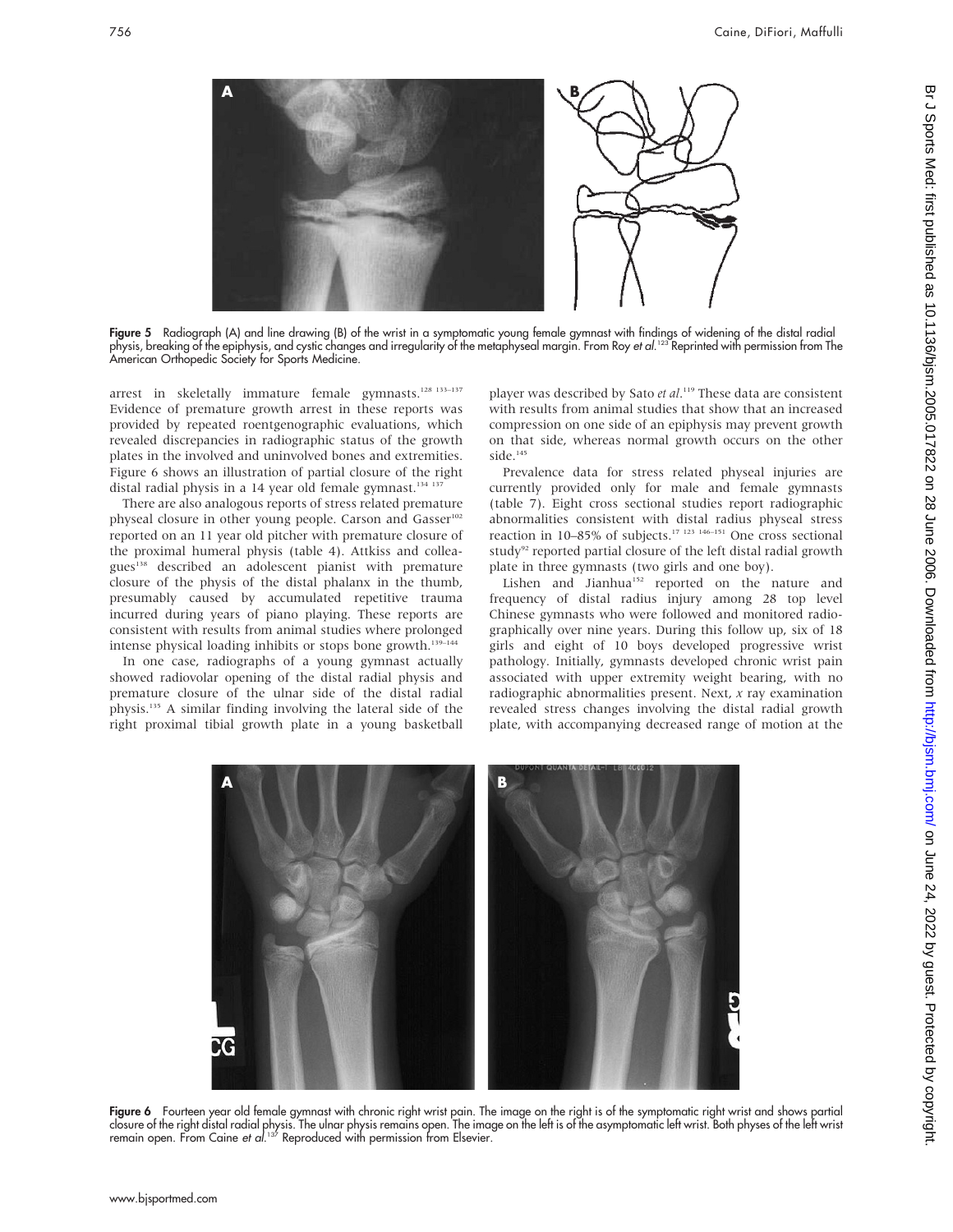| Study                  | No of<br>subjects | Age<br>(years) | Level                  | Diagnosis/condition                                                                                                                                                                                                                    |
|------------------------|-------------------|----------------|------------------------|----------------------------------------------------------------------------------------------------------------------------------------------------------------------------------------------------------------------------------------|
| Auberge <sup>146</sup> | 57 F              | $14-17$        | Junior national        | Chronic osteoarticular lesions involving the distal radial growth plate (85%)                                                                                                                                                          |
|                        | 41 M              | $17 - 33$      | Junior national        | Chronic osteoarticular lesions involving the distal radial growth plate (80%)                                                                                                                                                          |
| Szot <sup>147</sup>    | 41 M              | $15 - 31$      | National               | Distal radial epiphyseal irregularities (58.5%)                                                                                                                                                                                        |
| $\text{Roy}^{123}$     | 26 F              | $9 - 14$       | Class II               | Minimal widening and irregularity of the distal radial growth plate (30.8%)                                                                                                                                                            |
| Caine <sup>148</sup>   | 39 F              | 12.6           | Class III, II, I       | Minimal widening and irregularities of the distal radial physis (10%)                                                                                                                                                                  |
|                        | 21 M              | 12.6           | Class $IV, III, II, I$ | Definite changes of subchondral sclerosis, physeal widening, marginal new<br>bone formation, and distortion of the distal end of the radius (4.8%)                                                                                     |
| DeSme <sup>149</sup>   | 156 F (not fused) | 15.9           | National               | Enlargement of the distal radial growth plate with irregular borders in 10%<br>of the cases; at baseline, 23 of 50 gymnasts had wrist pain                                                                                             |
| Chang <sup>150</sup>   | 176 (77 F; 99 M)  | $11 - 16$      | Chinese opera students | Unfused group: 10 girls (14.3%) and 32 boys (32.3%) showed stress<br>related changes of the distal radial growth plate; 23 cases showed early<br>partial closure of the distal radial growth plate                                     |
| DiFiori <sup>151</sup> | 44 (27 F; 17 M    | 11.6           | Non-elite              | 11 gymnasts (25%; M,F) showed radiographic evidence of stress injury to<br>the distal radial physis                                                                                                                                    |
| DiFiori <sup>17</sup>  | 59 (28 F; 31 M)   | 9.3            | Club level             | Wrist pain was reported by 56% (33 of 59) of the gymnasts, with 45% 15<br>(of 33) describing pain of at least 6 months; 51% of the gymnasts (30 of<br>59) had finding of stress injury to the distal radial physis of at least grade 2 |

The sex of the patients is indicated: M, male; F, female.

wrist. Finally, radiographs revealed hindered radial growth and a relatively lengthened ulna.

The case, cross sectional, and cohort data reviewed indicate the existence of stress related injury and, occasionally, stress related physeal arrest. Along with results from animal studies, these findings suggest repetitive physical loading in excess of tolerance limits as a principle aetiological factor. Unfortunately, other potential aetiological factors such as nutrition, technique, and equipment have not been well studied.

#### REASONS FOR CONCERN

This review of the literature raises several important concerns related to growth plate injury among the paediatric athlete population.

- N Acute growth plate injuries do occur in sport and may account for as much as 30% of injuries, as reported in one study.78 However, the proportion of physeal injuries is probably much less, ranging from 1% to 12% of injuries depending on the sport.<sup> $7779-89$ </sup> (table 3).
- Although 71–75% of sport related growth plate fractures were associated with growth disturbance in two studies,<sup>27 68</sup> the proportion of those with poor prognosis is probably much less, ranging from 0% to  $37\%$ .<sup>16 24 25</sup> 33 69 70-74 (table 2).
- N Type 1 and particularly type 2 Salter-Harris acute growth plate injuries are not as innocuous as originally described and may occasionally be associated with localised growth plate closure and osseous bridging.4 16 22–28
- There are accumulating reports of stress related physeal injuries affecting young athletes in a variety of sports, including baseball, long distance running, basketball, football, soccer, gymnastics, rugby, tennis, and cricket. Although most of these stress related conditions resolved without growth complication during short term follow up, there are nonetheless several reports of stress related premature partial or complete physeal closure.<sup>102 119</sup> <sup>134-136</sup> <sup>150</sup>
- N There are two reports of varus changes subsequent to sports related stress injury to the distal femoral and/or proximal tibial physes (rugby and tennis players).<sup>120 121</sup>
- N There is a paucity of epidemiological data on the distribution and determinants of growth plate injury in organised sports.

Finally, it is of great concern that many coaches of children and youth sports, although enthusiastic and well meaning volunteers, are otherwise largely uninformed about the

growth and development characteristics of children and youth and the appropriate care and prevention of athletic and particularly growth plate injuries.

### INJURY COUNTERMEASURES

Although epidemiological data are lacking, it is evident that both acute and chronic physeal injuries occur in children's and youth sports and that some of these injuries may be associated with growth disturbance. A disturbing finding is the growing number of reports of stress related physeal injuries affecting young athletes, including those affecting the lower extremities. Coaches and others associated with children's and youth sports should be educated about the potential for growth plate injury and recommended strategies for prevention. The following preventive measures may be worthy of consideration.

- N Training and skill development should be individualised to reduce risk of acute and stress related physeal injury; in particular, coaches should reduce training loads and delay skill progressions for young athletes experiencing periods of rapid growth. Careful measurement of height at three month intervals will provide coaches with data to estimate growth rate. Height measurements should be taken at the same time of day (preferably in the morning) and should not be taken after a workout.
- Coaches should use a variety of drills or activities during practice to avoid excessively repetitive movements that may result in overuse injury. Emphasis should be on quality of workouts rather than training volume.
- N Periodic physical examination should be carried out so that stress related growth plate and other overuse injuries can be diagnosed at an early stage and modifications made to the training programme to assist in the recovery process; when indicated, radiographs of symptomatic physeal areas should be administered to rule out stress changes.
- Although data on injury prevention are lacking, physical conditioning, including strengthening, range of motion, and proprioceptive exercises, may help to reduce both acute and chronic physeal injury.
- N Trained personnel such as certified athletic trainers should supervise injury rehabilitation and return to practice.
- Periodisation of training may also help to reduce stress related physeal injuries and prevent overtraining. This technique involves the systematic cycling of training loads over set periods of time with well defined rest periods.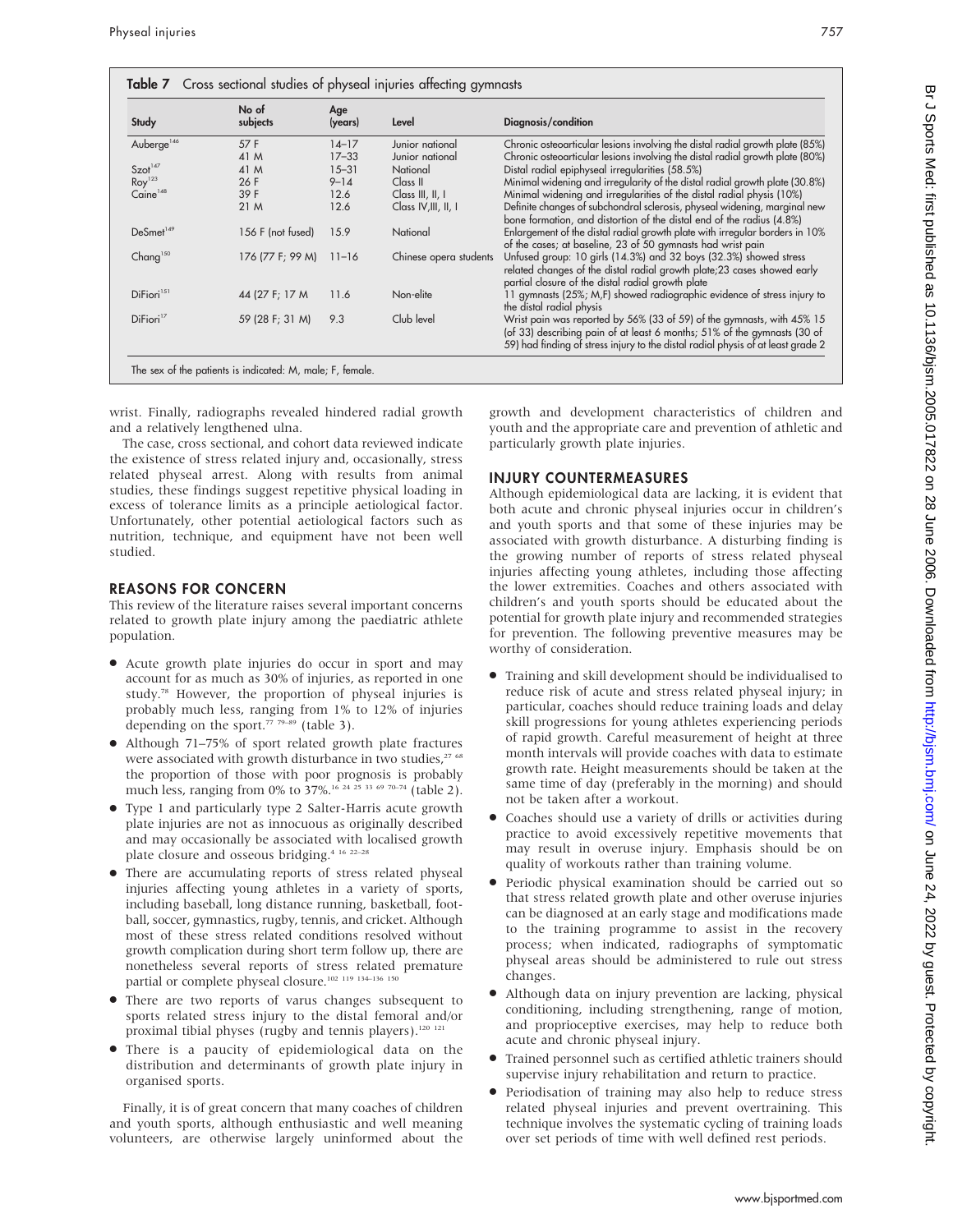## What is already known on this topic

- Both acute and chronic physeal injuries occur in paediatric sports; most resolve with treatment and rest, but some—particularly acute injuries—may result in growth disturbance
- American football is the sport most often connected with physeal fractures, but most other sports are also represented

## What this study adds

- There is documentation of sport related physeal acute injuries affecting young athletes involved in a wide range of sports activities
- There is documentation of sport related physeal stress injuries affecting young athletes involved in overhead, running-related, and upper extremity weight bearing sports
- There is concern for the potential of growth disturbance and deformity secondary to sport related acute and chronic physeal injury
- When acute epiphyseal fracture involves a joint, it is recommended that the child not participate in contact sports for at least four to six months to prevent reinjury.<sup>4</sup> Long term follow up is usually necessary to monitor the child's recuperation and growth. Evaluation includes  $x$  ray examination of matching limbs at three to six month intervals for at least two years.<sup>153</sup>
- N For collision sports, such factors as maturity, fitness levels, and achievement and skill in the sport should be considered as possible criteria for equalising competition among chronological age peers and preventing unnecessary acute physeal and other injuries.<sup>154–156</sup> A non-invasive measure for grouping young athletes has been proposed.<sup>157</sup>

Finally, the channels of communication between the coach and the athlete's doctor must be kept open so that young athletes can be assessed at the earliest opportunity should they develop symptoms. Severe pain around a joint, whether of sudden or gradual onset, may be the symptom of significant growth plate changes, which require examination by a doctor, prompt treatment, and specific recommendations about return to activity. A child should never be allowed or expected to ''work through the pain.''

### CHALLENGES FOR FUTURE RESEARCH

This scientific review of the literature underscores the need for prospective cohort studies to clarify the distribution and determinants of physeal injuries affecting young athletes. Important to this research is the meticulous documentation of growth plate injuries on injury report forms that include appropriate designations for both physeal and apophyseal injuries.

Prospective cohort studies should include analytical as well as descriptive components, so that possible risk factors and viable preventive measures can also be determined. Studies need to account for the multivariate nature of sports injuries by including as many relevant risk factors as possible.<sup>158</sup> A risk factor of particular interest is whether periods of rapid growth relate to an increased risk of injury and, accordingly, whether training programmes designed to reduce the training loads

during these periods may also result in a reduced risk of injury. Studies that test the effectiveness of pre-participation musculoskeletal screening are also recommended.

It is only through concerted collaborative efforts that optimal results can be achieved. The research team should include the coach, athletic trainer, doctor, and epidemiologist, who interact in a very dynamic manner. In addition, it is important to emphasise that every effort should be made by the research team to establish an open and trusting dialogue with young athletes and their parents. It is only after this is achieved that an adequate database can be established.

#### Authors' affiliations .....................

D Caine, Department of Physical Education, Health and Recreation, Western Washington University, Bellingham, WA, USA J DiFiori, Division of Sports Medicine, Department of Family Medicine, University of California, Los Angeles, CA, USA

N Maffulli, Department of Trauma and Orthopedic Surgery, Keele

University School of Medicine, Stoke on Trent ST4 7QB, UK

Competing interests: none declared

## **REFERENCES**

- Caine D. Growth plate injury and bone growth: an update. Pediatr Exerc Sci 1990;2:209–29.
- 2 Caine D. Injury and growth. In: Sands WA, Caine D, Borms J, eds. Scientific
- aspects of women's gymnastics. Basel: Karger, 2003;**45**:46–71.<br>3 **Garland JJ**. Fundamentals of orthopedics, 5th ed. Philadelphia: Saunders, 1987.
- 4 Ogden JA. Skeletal injury in the child. New York: Springer-Verlag, 2000.
- 5 Flachsmann R, Broom ND, Hardy AE, et al. Why is the adolescent joint particularly susceptible to osteochondral shear fracture? Clin Orthop Rel Res  $2000:381:212-21.$
- 6 Micheli LJ. Pediatric and adolescent sports injury: recent trends. In: Pandolf KB, eds. Exercise and sport science reviews. New York: Macmillan, 1986:359–74.
- Larson RL, McMahon RO. The epiphyses and the childhood athlete. JAMA 1966;7:607–12.
- 8 Bright RW, Burstein AH, Elmore SM. Epiphyseal-plate cartilage: a biomechanical and histological analysis of failure modes. J Bone Joint Surg [Am] 1974;56:688-703.
- 9 Alexander CJ. Effect of growth rate on the strength of the growth plate-shaft function. Skeletal Radiol 1976;1:67–76.
- 
- 10 Morscher E. Strength and morphology of growth cartilage under hormonal<br>1968;10:1-96. Influence of puberty. Reconstr Surg Traumatol 1968;10:1-96.<br>11 Speer DP, Braun JK. The biomechanical basis of growth plate injuries. P
- 12 Aldridge MJ. Overuse injuries of the distal radial growth epiphysis. In: Hoshizaki BT, Salmela JH, Petiot B, eds. Diagnostics, treatment and analysis of gymnastic talent. Montreal: Sports Psyche Editions, 1987:25–30.
- 13 Bailey DA, Wedge JH, McCulloch RG, et al. Epidemiology of fractures of the distal end of the radius in children as associated with growth. J Bone Joint Surg [Am] 1989;71:1225–31.
- 14 Peterson HA, Madhok R, Benson JT, et al. Physeal fractures. Part I. Epidemiology in Olmsted County, Minnesota, 1979–1988. *Pediatr Orthop*<br>1994;**14**:423–30.
- 15 Peterson CA, Peterson HA. Analysis of the incidence of injuries to the epiphyseal growth plate. J Trauma 1972;12:275–81.
- 16 Benton JW. Epiphyseal fracture in sports. Phys Sportsmed 1982;10:63-71.
- 17 DiFiori JP, Puffer JC, Aish B, et al. Wrist pain, distal radial physeal injury and ulnar variance in young gymnasts: does a relationship exist? Am J Sports Med 2002;**30**:879–85.
- 18 Micheli LJ. Overuse injuries in children's sports: the growth factor. Orthop Clin Am 1983;14:337–60.
- 19 Feldman D, Shrier I, Rossignol M, et al. Adolescent growth is not associated
- with changes in flexibility. *Clin J Sport Med* 1999;**9**:24–9.<br>20 **Connolly SA**, Connolly LP, Jaramillo D. Imaging of sports injuries in children<br>1**001;39:**773–90.
- 21 **Salter RB**, Harris WR. Injuries involving the epiphyseal plate. *J Bone Joint*<br>Surg [Am] 1963;**45**:587–622.
- 22 **Barmeda A**, Gaynor T, Mubarak SJ. Premature closure tollowing distal tibia<br>physeal fractures. *J Pediatr Orthop* 2003;**23**:733–9.<br>23 **Pappas AM**. Epiphyseal injuries in sports. *Phys Sportsmed* 1983;11:140–8.
- 
- 24 Burkhart SS, Peterson HA. Fractures of the proximal tibial epiphysis. J Bone Joint Surg [Am] 1979;61:996-1002.
- 25 Goldberg VM, Aadalen R. Distal tibial epiphyseal injuries: the role of athletics in 53 cases. Am J Sports Med 1978;6:263-8.
- 26 Oh WH. Type II epiphyseal fractures may also be responsible for bone growth distortions. Orthop Rev 1977;7:95–8.
- 27 Lombardo SJ, Harvey JP. Fractures of the distal femoral epiphyses. Factors influencing prognosis: a review of thirty-four cases, J Bone Joint Surg [Am]<br>1977;**59**:742–51.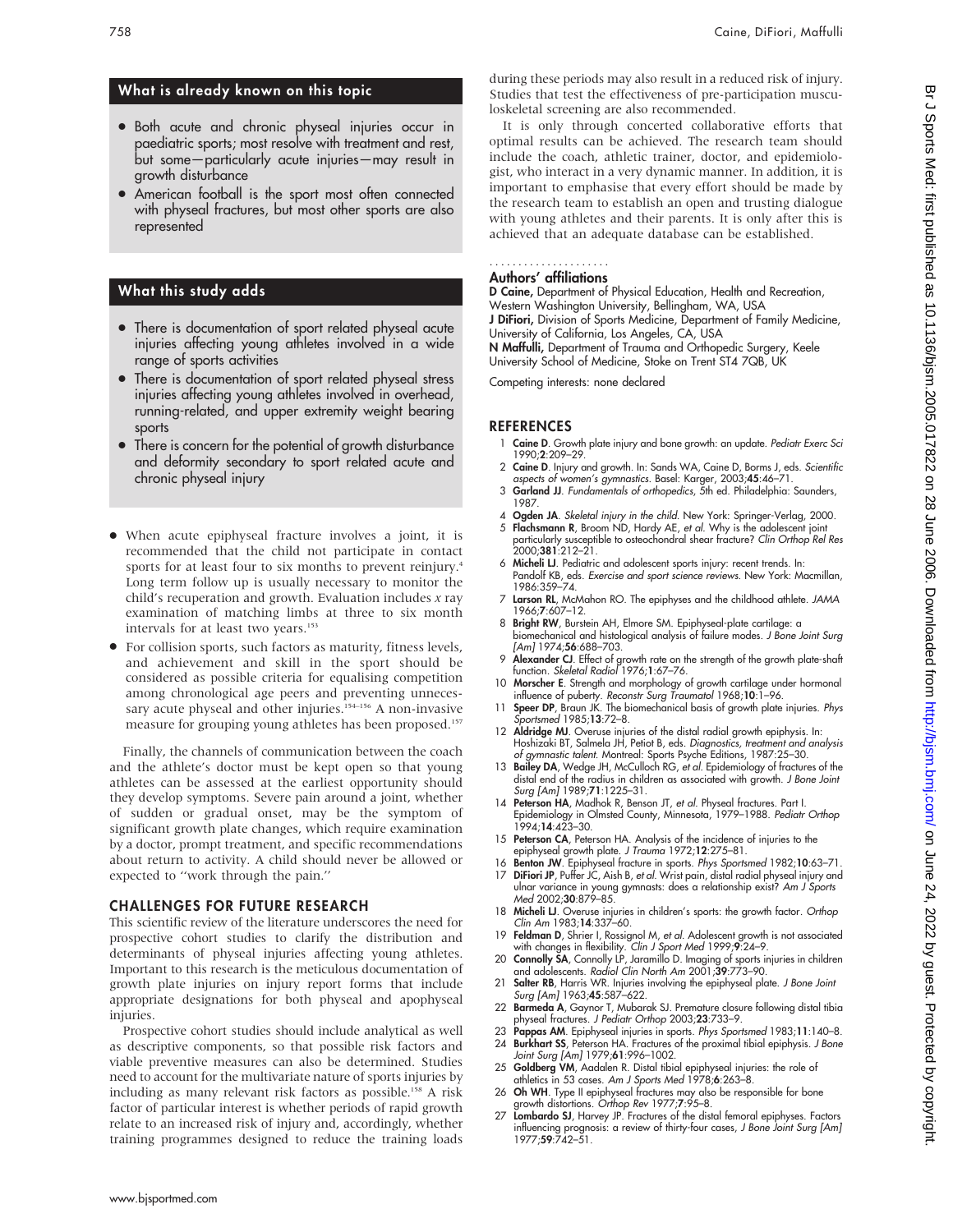- 28 Stephens DC, Louis E, Louis DS. Traumatic separation of the distal femoral epiphyseal cartilage plate. J Bone Joint Surg [Am] 1974;56:1383–90.
- 29 Moen CT, Pelker RR. Biomechanical and histological correlations in growth plate failure. J Pediatr Orthop 1984;4:180–4.
- 30 Chung SM, Batterman SC, Brighton CT. Shear strength of the human femoral capital epiphyseal plate. J Bone Joint Surg [Am] 1976;58:94–103.
- 31 Ogden JA. Injury to the growth mechanisms of the immature skeleton. Skeletal Radiol 1981;6:237–53.
- 32 Fischer MD, McElfresh EC. Physeal and periphyseal injuries of the hand. Hand Clin 1994;10:287–301.
- 33 Krueke-Franke M, Siebert CH, Ptoerringer W. Sports-related epiphyseal<br>injuries of the lower extremity. *J Sports Med Phys Fitness* 1992;**32**:106–11.<br>34 Rogers LF, Jones S, Davis AR, *et al. ''*Clipping injury'' fracture
- epiphysis in the adolescent football player: an occult lesion of the knee. Am J Roentgenol Radium Ther Nucl Med 1974;121:69–78.
- 35 Rovere GD, Gristina AG, Stolzer WA. Stalking the vulnerable epiphysis. Phys Sportsmed 1975;3:51-2.
- 36 Ryan JR, Salciccoli DG. Fracture of the distal radial epiphysis in adolescent weight lifters. Am J Sports Med 1976;9:26–7. 37 Simpson WC, Fardon DF. Obscure distal femoral epiphyseal injury. South
- Med J 1976;69:1338–40. 38 Gumbs VL, Segal D, Halligan JB, et al. Bilateral distal radius and ulnar
- fracture in adolescent weight lifters. Am J Sports Med 1982;10:375–9.
- 39 Collins WJ, Hafner RG. A lower leg epiphyseal plate injury in a young athlete. Is it just an ankle sprain? Athletic Training 1984;19:61–4.
- 40 Lemire L, Rosman M. Sternoclavicular epiphyseal separation with adjacent clavicular fracture. J Pediatr Orthop 1984;4:118–20. 41 **Hernadnez J**, Peterson HA. Fracture of the distal radial physis complicated
- by compartment syndrome and premature physeal arrest. J Pediatr Orthop 1986;6:627–30.
- 42 Abrams J, Bennett E, Kumar SJ, et al. Salter-Harris Type III fracture of the proximal fibula. Am J Sport Med 1993;14:514–16.
- 43 Jenkins NH, Mintowt-Czyz WJ. Bilateral fracture-separations of the distal radial epiphyses during weight-lifting. Br J Sports Med 1986;20:72–3.
- 44 Weiss APC, Sponseller PD. Salter-Harris Type I fracture of the distal radius<br>due to weightlifting. Orthop Rev 1989;18:233–5.<br>45 Spinella AJ, Turco VH. Avulsion fracture of the distal tibial epiphysis in skeletally
- immature athletes (Juvinile Tillaux Fracture). Orthop Rev 1988;17:1245–9. 46 Thomas JL. Epiphyseal plate sparing fixation for Salter Harris IV ankle
- fractures. J Foot Surg 1989;28:120–3. 47 Keret D, Mendez AA, Karcke HT. Type V physeal injury: a case report. J Pediatr Orthop 1990;10:545–8.
- 48 Bak K. Separation of the proximal tibial epiphysis in a gymnast. Acta Orthop Scand 1991;62:293-4.
- 49 Meyers MC, Calvo D, Sterling JC, et al. Delayed treatment of a malreduced distal femoral epiphyseal plate fracture. Med Sci Sports Exerc 1992;24:1311–15.
- 50 Hartley JE, Ricketts DM. An unusual proximal tibial epiphyseal injury. Injury: International Journal of the Care Injured 1993;24:568–9.
- 51 Toto BJ. Salter-Harris Type I fracture of the closed growth plate of the distal fibular in a high school baseball player. Chiropractic Sports Medicine 1993;7:90–2.
- 52 Banks RH, Lester DK, Shaw BA. Flexion-type Salter II fracture of the proximal tibia. Clin Orthop Rel Res 1994;301:256–9.
- 53 Decoster LC, Vailas JC. Fracture through the distal femoral epiphysis. J Athl Train 1995;30:154–7.
- 54 **Valverde JA**, Albifiana J, Certucha JA. Early posttraumatic physeal arrest in<br>distal radius after a compression injury. *J Pediatr Orthop* 1996;5:57–60.<br>55 **Goldberg BA**, Mansfield DS, Davino NA. Nonunion of a distal f
- 
- epiphyseal fracture-separation. Am J Orthop 1996;25:773–7. 56 Beck A, Kundel K, Ruter A. Significance of corrective growth of opposite physes in the surgical correction of deformity following epiphyseal injury around the knee joint. Knee Surg Sports Traumatol Arthrosc 1997;5:38–41.
- 57 Brone LA, Wroble RR. Salter-Harris Type III fracture of the medial femoral condyle associated with an anterior cruciate ligament tear. Am J Sports Med 1998;26:581–6.
- 
- 58 **Veenema KR**. Valgus knee instability in an adolescent; ligament sprain or<br>physeal fracture? Phys Sportsmed 1999;**27**:62.<br>59 **Mudgal CS**, Popovitz LE, Kassar JR. Flexion-type Salter Harris I injury of the<br>proximal tibia
- 60 Shinro T, Yoshino N, Kubo N, et al. Bilateral epiphyseal fractures of the proximal tibia within a six-month interval: a case report. J Orthop Trauma 2000;14:585–8.
- 61 Maffulli N. Epiphyseal injuries of the proxima phalanx of the hallux. Clin J Sport Med 2001;11:121–3.
- 62 Ozer H, Turanli S, Baltaci G, et al. Avulsion of the tibial tuberosity with a lateral plateau rim fracture: case report. Knee Surg Sports Traumatol Arthrosc 2002;10:310–12.
- 63 Whan A, Breidahl W, Janes G. MRI of trapped periosteum in a proximal tibial physeal injury of a pediatric patient. *AJR Am J Roentgenol* 2003;**181**:1397–9.<br>64 **Ergun M**, Taskiran E, Ozgurbuz C. Simultaneous bilateral tibial tubercle
- avulsion fracture in a basketball player. Knee Surg Sports Traumatol Arthrosc 2003;11:163–6.
- 65 Goga E, Gongal P. Severe soccer injuries in amateurs. Br J Sports Med 2003;37:498–501.
- 66 Samsoni SR, Chell J. A complex distal femoral epiphyseal fracture with a Hoffa's fracture. Injury: International Journal of the Care of the Injured 2004;35:825–7.
- 67 Larson RL. Epiphyseal injuries in the adolescent athlete. Orthop Clin N Am 1973;4:839–54.
- 68 Stephens DC, Louis E, Louis DS. Traumatic separation of the distal femoral epiphyseal cartilage plate. J Bone Joint Surg [Am] 1974;56:1383–90.
- 69 Criswell AR, Hand WL, Butler JE. Abduction injuries of the distal femoral
- epiphysis. *Clin Orthop Rel Res* 1976;**115**:189–94.<br>70 M**cNanama GB**, Micheli LJ. The incidence of sport-related epiphyseal injuries in adolescents. Med Sci Sports 1977;9:57.
- 71 Cass JR, Peterson HA. Salter-Harris Type-IV injuries of the distal tibial epiphyseal growth plate, with emphasis on those involving the medial<br>malleolus. *J Bone Joint Surg [Am]* 1983;**65**:1059–70.
- 72 LaLonde KA, Letts M. Traumatic growth arrest of the distal tibia: a clinical and radiographic review. Can J Surg 2005;48:143–7.
- 73 Rhemrev SJ, Sleeboom C, Ekkelkamp S. Epiphyseal fractures of the proximal tiba. *Injury* 2000;**31**:131–4.<br>74 **Nenopaulos SP**, Papavasiliou VA, Papvasiliou AV. Rotational injuries of the
- distal tibial growth plate. J Orthop Sci 2003;8:784–8.
- 75 Caine DJ, Maffulli N, eds. Epidemiology of pediatric sports injuries. Individual sports. Basel: Karger, 2005.
- 76 Maffulli N, Caine DJ, eds. Epidemiology of pediatric sports injuries. Team sports. Basel: Karger, 2005.
- 77 Roser LA, Clawson DK. Football injuries in the very young athlete. Clin Orthop Rel Res 1970;69:219–23.
- 78 Chambers RB. Orthopedic injuries in athletes (ages 6 to 17). Am J Sports Med 1979;7:195–7.
- 79 **Zaricznyj B**, Shattuck LJM, Mast TA, *et al.* Sports-related injuries in school-<br>aged children. A*m J Sports Med* 1980;**8**:318–23.<br>80 **Goldberg B**, Rosenthal PP, Nicholas JA. Injuries in youth football. *Phys*
- Sportsmed 1984;12:122–30.
- 81 Tursz A, Crost M. Sport-related injuries in children. A study of their characteristics, frequency, and severity, with comparisons to other types of accidental injuries. Am J Sports Med 1986;14:294–9.
- 82 Goldberg B, Rosenthal PP, Robertson LS, et al. Injuries in youth football. Pediatrics 1988;81:255–61.
- 83 Caine D, Cochrane B, Caine C, et al. An epidemiological investigation of injuries affecting young competitive female gymnasts. *Am J Sports Med*<br>1989;**17**:811–20.
- 84 Risser WL, Risser JNH, Preston D. Weight-training injuries in adolescents. Am J Dis Child 1990;144:1015–17.
- 85 Andreasen I, Fauno P, Lemche P, et al. Soccer injuries among youth. Scand J Med Sci Sports 1993;3:62-6.
- 86 Linder MM, Townsend DJ, Jones JC. Incidence of adolescent injuries in junior high school football and its relationship to sexual maturity. Clin J Sport Med 1995;5:167–70.
- 87 Kolt G, Kirkby RJ. Epidemiology of injury in elite and subelite female gymnasts: a comparison of retrospective and prospective findings. Br J Sports Med 1999;33:312–18.
- 88 Kolt G, Kirkby RJ. Sports Medicine, Training and Rehabilitation 1995;6:223–31.
- 89 Stuart MJ, Morrey MA, Smith AM, et al. Injuries in youth football: a prospective observational cohort analysis among players aged 9 to 13 years. Mayo Clin Proc 2002;77:317–22.
- 90 Jaramillo D, Laor T, Zaleske DJ. Indirect trauma to the growth plate: results of MR imaging after episphyseal and metaphyseal injury in rabbits. *Radiology*<br>1993;**187**:171–8.
- 91 **DiFiori JP**, Mandelbaum BR. Wrist pain in a young gymnast: unusual<br>radiographic findings and MRI evidence of growth plate injury. Med Sci<br>Sports Exerc 1996;**28**:1453–8.
- 92 Shih C, Chang CY, Penn IW. Chronically stressed wrists in adolescent
- gymnasts: MR imaging appearance. *Radiol* 1995;**195**:855–9.<br>93 Dotter WE. Little leaguer's shoulder. *Guthrie Clin Bull* 1953;**23**:68.
- 94 Adams JE. Little league shoulder: osteochondrosis of the proximal humeral epiphysis in boy baseball pitchers. Calif Med 1966;105:22–5.
- 95 Torg JS. The little league pitcher. Am Fam Physician 1972;6:71-6.
- 96 Cahill BR, Tullos HS, Fain RH. Little league shoulder: rotational stress fracture of proximal epiphysis. J Sports Med 1974;2:150–2.
- 97 Tullos HS, Fain RH. Little leaguer shoulder: rotational stress fracture of proximal epiphysis. J Sports Med 1974;2:152–3.
- 98 Lipscomb AB. Baseball pitching injuries in growing athletes. J Sports Med 1975;3:25–34.
- 99 Hansen NB. Epiphyseal changes in the proximal humerus of an adolescent baseball pitcher. Am J Sports Med 1982;10:380–4.
- 100 Barnett LS. Little league shoulder syndrome. Proximal humeral ephysiseolysis in adolescent baseball pitchers: a case report, J Bone Joint Surg [Am] 1985;67:495–6.
- 101 Albert MJ, Drvaric DM. Little league shoulder: Case report. Orthopedics 1990;13:779–81.
- 102 Carson WG, Gasser SI. Little leaguer's shoulder. A report of 23 cases. Am J Sports Med 1998;26:575–80.
- 103 Ricci AR, Mason DE. Little league shoulder: case report and literature review. Del Med J 2004;76:11–14.
- 104 **Flemming JL**, Hollingsworth CL, Squire DL, *et al*. Little leaguer's shoulder.<br>Skeletal Radiol 2004;33:352–4.
- 105 Drescher WR, Falliner A, Zantop T, *et al.* Little league shoulder syndrome in<br>an adolescent cricket player. *Br J Sports Med* 2004;**38**:E14.
- 106 Daldorf PG, Bryan WJ. Displaced Salter-Harris Type I injury in a gymnast. A slipped capital humeral epiphysis? Orthop Rev 1994;23:538–41. 107 Boyd KT, Batt ME. Stress fracture of the proximal humeral epiphysis in an
- elite junior badminton player. Br J Sports Med 1997;31:252-3.
- 108 Johnson JN, Houchin G. Adolescent athlete's shoulder. A case series of proximal humeral epiphysiolysis in nonthrowing athletes. *Clin J Sport Med*<br>2006;**16**:84–6.